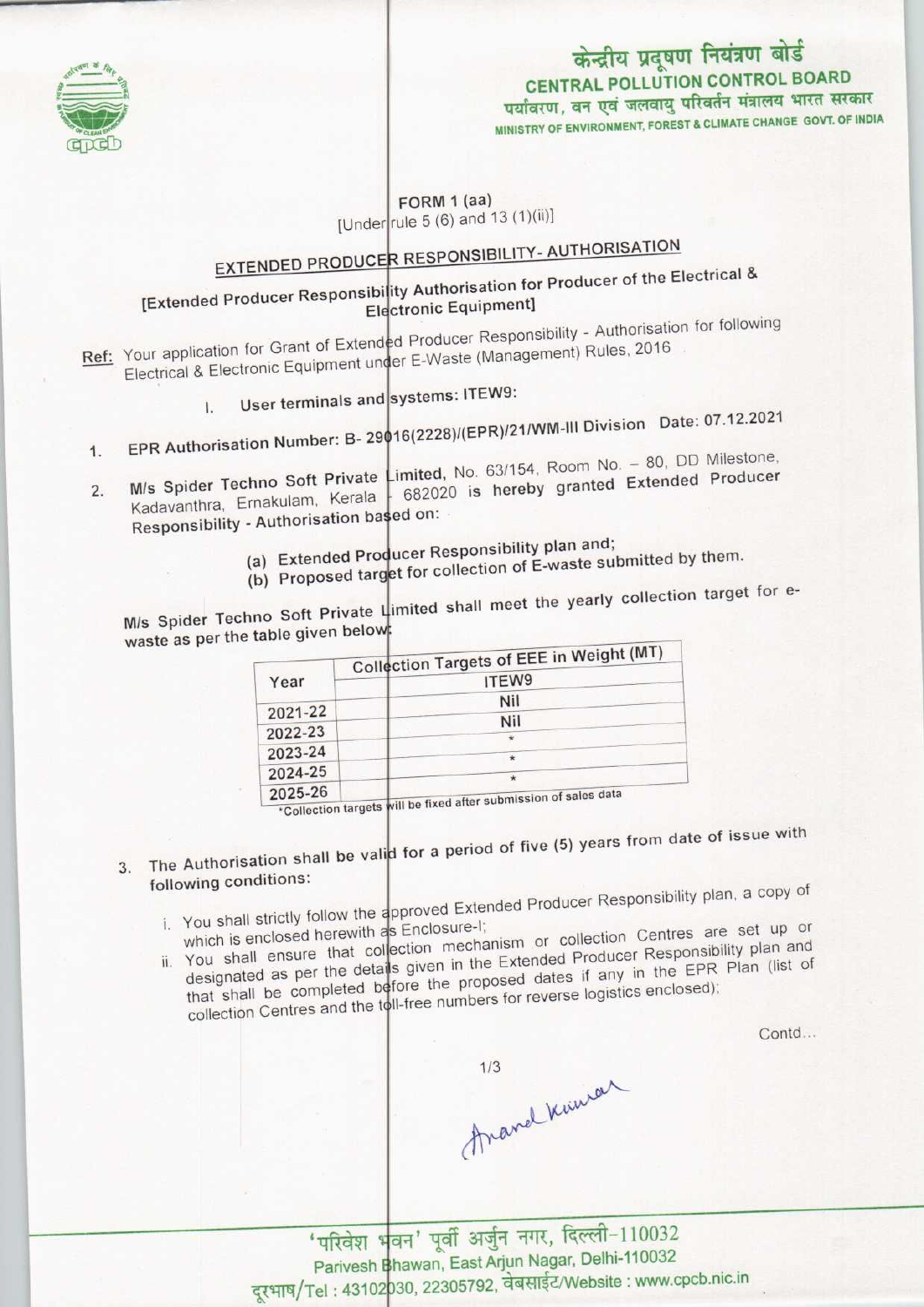

From pre page...

- ii. Pic page... You shall ensure that all the collected e-waste is channelized to your distribution by the M/s Greenzon Recycling Pvt. Ltd R-30, UPSIDC Industrial Area, Sikandrabad, Bulandshar and record shall be maintained at dismantler/recycler and at your end. ivits different record shall be maintained at dismantler/recycler and at your end.<br>Bulandshar and record shall be maintained at these Rules, of e-waste and make such
- You shall maintain records, in Former of the Control Board; records available for scrutiny by Central Pollution Control Board.<br>Form 3 to the Central Pollution Control Board on or
- You shall file annual returns in Form-3 to the German come of the financial year to which that returns relates.
- vi. General Terms & Conditions of the Authorisation:
	- a. The authorisation shall comply with provisions of the Environment (Protection) Act, a. The authorisation shall comply with provisions of the Environment (1 follows)<br>1986 and the E-waste (Management) Rules, 2016 made there under;<br>the request of inspection at the request of
	- b. The authorisation or its renewal shall be produced for inspection at the request of an officer authorised by the Central Pollution Control Board;
	- b. The authorisation or its renewal shall be produced for inspection and the canonical Board;<br>an officer authorised by the Central Pollution Control Board; Any change in the approved Extended Producer Responsibility Production shall
	- informed to Central Pollution Control Board within 15 days on which describe<br>the communicated by Central Pollution Control Board within sixty days;<br>the central pollution Control Board within sixty days; d. It is the duty of the authorised person to take prior permission of the Central<br>Pollution Control Board to close down any collection centre/points or any other
	- facility which are part of the EPR plan; An application for the renewal of authorisation shall be made as laid down in sub-
	- e. An application for the renewal of authorisation shall be made as laid down<br>rule (vi) of rule of 13(1) the E- Waste (Management) Rules, 2016;<br>the authorisation at any time as The Board reserves right to cancel/amend/revoke the authorisation at any time as per the policy of the Board or Government.
	-

# vii. Additional Conditions: -

- a) That the applicant will submit annual sales data along with annual returns;
- a) That the applicant will submit annual sales data along with almuar retains.
- That the applicant has to ensure that the addresses of collection points  $p$  points  $p$ . them in their EPR Plan are correct and traceable and the collection points/centres<br>are functional;<br>c) That the applicant will submit revised application for grant of EPR Authorisation in
- case of applicant adding/changing PRO or changing its EPR Plan;

Contd...

 $2/3$ frand Kuwar